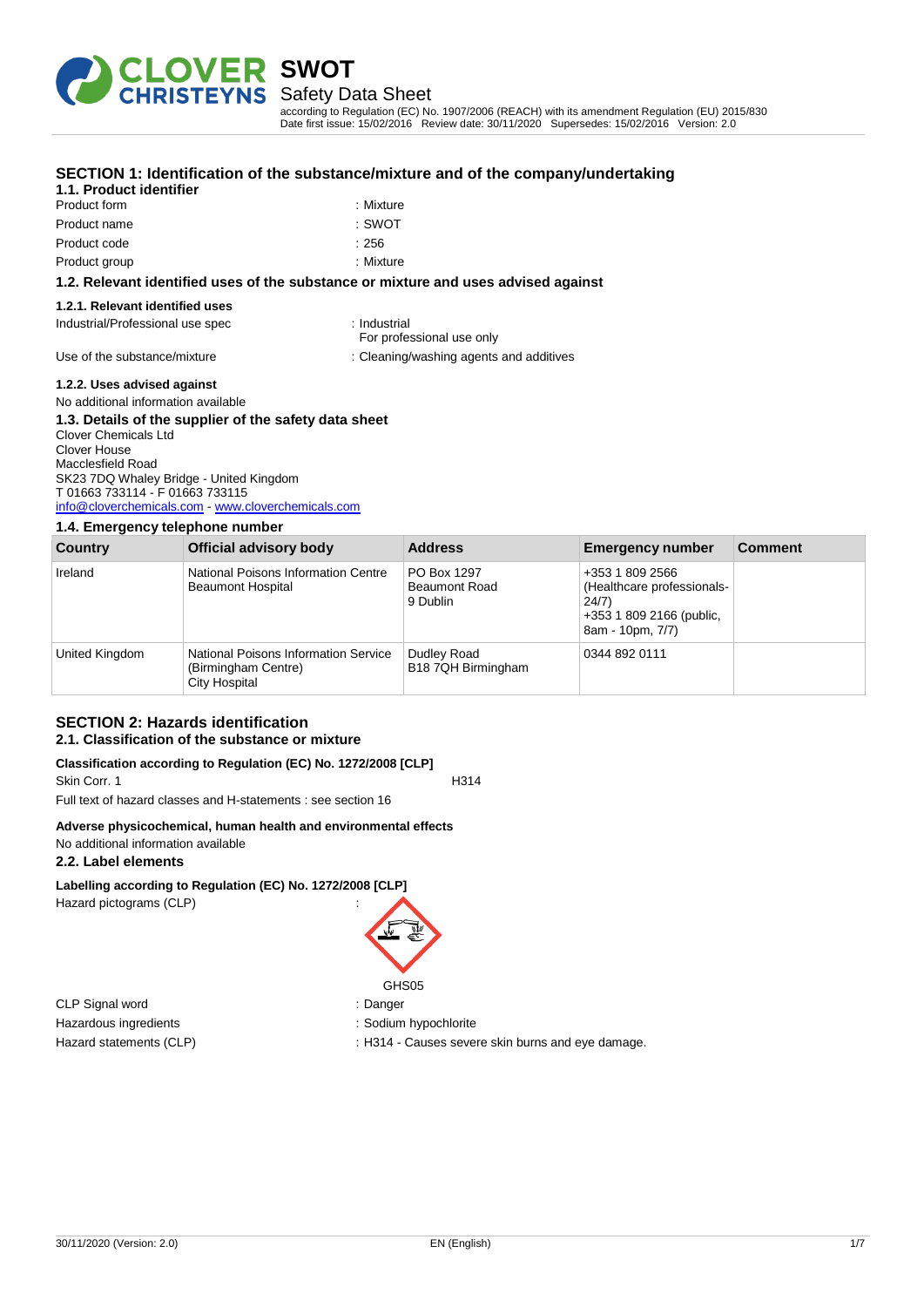## Safety Data Sheet

according to Regulation (EC) No. 1907/2006 (REACH) with its amendment Regulation (EU) 2015/830

| Precautionary statements (CLP) | : P102 - Keep out of reach of children.                                                                 |
|--------------------------------|---------------------------------------------------------------------------------------------------------|
|                                | P260 - Do not breathe spray.                                                                            |
|                                | P264 - Wash hands thoroughly after handling.                                                            |
|                                | P280 - Wear protective gloves, eve protection.                                                          |
|                                | P301+P330+P331 - IF SWALLOWED: Rinse mouth. Do NOT induce vomiting.                                     |
|                                | P314 - Get medical advice/attention if you feel unwell.                                                 |
|                                | P303+P361+P353 - IF ON SKIN (or hair): Take off immediately all contaminated clothing.                  |
|                                | Rinse skin with water or shower.                                                                        |
|                                | P332+P313 - If skin irritation occurs: Get medical advice/attention.                                    |
|                                | P304+P340 - IF INHALED: Remove person to fresh air and keep comfortable for breathing.                  |
|                                | P305+P351+P338 - IF IN EYES: Rinse cautiously with water for several minutes. Remove                    |
|                                | contact lenses, if present and easy to do. Continue rinsing.                                            |
|                                | P337+P313 - If eye irritation persists: Get medical advice/attention.                                   |
|                                | P362 - Take off contaminated clothing.                                                                  |
| EUH-statements                 | : EUH206 - Warning! Do not use together with other products. May release dangerous<br>gases (chlorine). |

#### **2.3. Other hazards**

This substance/mixture does not meet the PBT criteria of REACH regulation, annex XIII This substance/mixture does not meet the vPvB criteria of REACH regulation, annex XIII

### **SECTION 3: Composition/information on ingredients**

### **3.1. Substances**

Not applicable

### **3.2. Mixtures**

| <b>Name</b>                                                  | <b>Product identifier</b>                                                                                | $\%$      | <b>Classification according to</b><br><b>Regulation (EC) No.</b><br>1272/2008 [CLP]                                      |
|--------------------------------------------------------------|----------------------------------------------------------------------------------------------------------|-----------|--------------------------------------------------------------------------------------------------------------------------|
| Sodium hypochlorite                                          | (CAS-no) 7681-52-9<br>(Einecs nr) 231-668-3<br>(EG annex nr) 017-011-00-1<br>(REACH-no) 01-2119488154-34 | $1 - 3$   | Met. Corr. 1. H290<br>Skin Corr. 1B, H314<br>Aquatic Acute 1, H400 (M=10)                                                |
| Amines, C12-14 (even numbered)- alkyldimethyl, N-<br>oxides. | (CAS-no) 308062-28-4<br>(Einecs nr) 931-292-6<br>(REACH-no) 01-2119490061-47                             | $0.1 - 1$ | Acute Tox. 4 (Oral), H302<br>Skin Irrit. 2, H315<br>Eye Dam. 1, H318<br>Aquatic Acute 1, H400<br>Aquatic Chronic 2, H411 |

| <b>Specific concentration limits:</b> |                           |  |
|---------------------------------------|---------------------------|--|
| <b>Name</b>                           | <b>Product identifier</b> |  |
|                                       |                           |  |

| <b>Name</b>         | <b>Product identifier</b>                                                                                | <b>Specific concentration limits</b> |
|---------------------|----------------------------------------------------------------------------------------------------------|--------------------------------------|
| Sodium hypochlorite | (CAS-no) 7681-52-9<br>(Einecs nr) 231-668-3<br>(EG annex nr) 017-011-00-1<br>(REACH-no) 01-2119488154-34 | ( $5 ≤ C ≤ 100$ ) EUH031             |

Full text of H-statements: see section 16

## **SECTION 4: First aid**

| General advice                                                   | : Never give anything by mouth to an unconscious person. If you feel unwell, seek medical<br>advice (show the label where possible). |
|------------------------------------------------------------------|--------------------------------------------------------------------------------------------------------------------------------------|
| Inhalation                                                       | : Allow affected person to breathe fresh air. Allow the victim to rest.                                                              |
| Skin contact                                                     | : Remove affected clothing and wash all exposed skin area with mild soap and water,<br>followed by warm water rinse.                 |
| Eye contact                                                      | : Rinse immediately with plenty of water. Obtain medical attention if pain, blinking or redness<br>persists.                         |
| Ingestion                                                        | : Rinse mouth. Do NOT induce vomiting. Obtain emergency medical attention.                                                           |
| 4.2. Most important symptoms and effects, both acute and delayed |                                                                                                                                      |
| Acute effects inhalation                                         | : Inhalation may cause irritation (cough, short breathing, difficulty in breathing).                                                 |
| Acute effects skin                                               | : mild skin irritation.                                                                                                              |
| Acute effects eyes                                               | : May cause eye irritation. Redness.                                                                                                 |
| Acute effects oral route                                         | : May cause irritation to the digestive tract.                                                                                       |
| No additional information available                              | 4.3. Indication of any immediate medical attention and special treatment needed                                                      |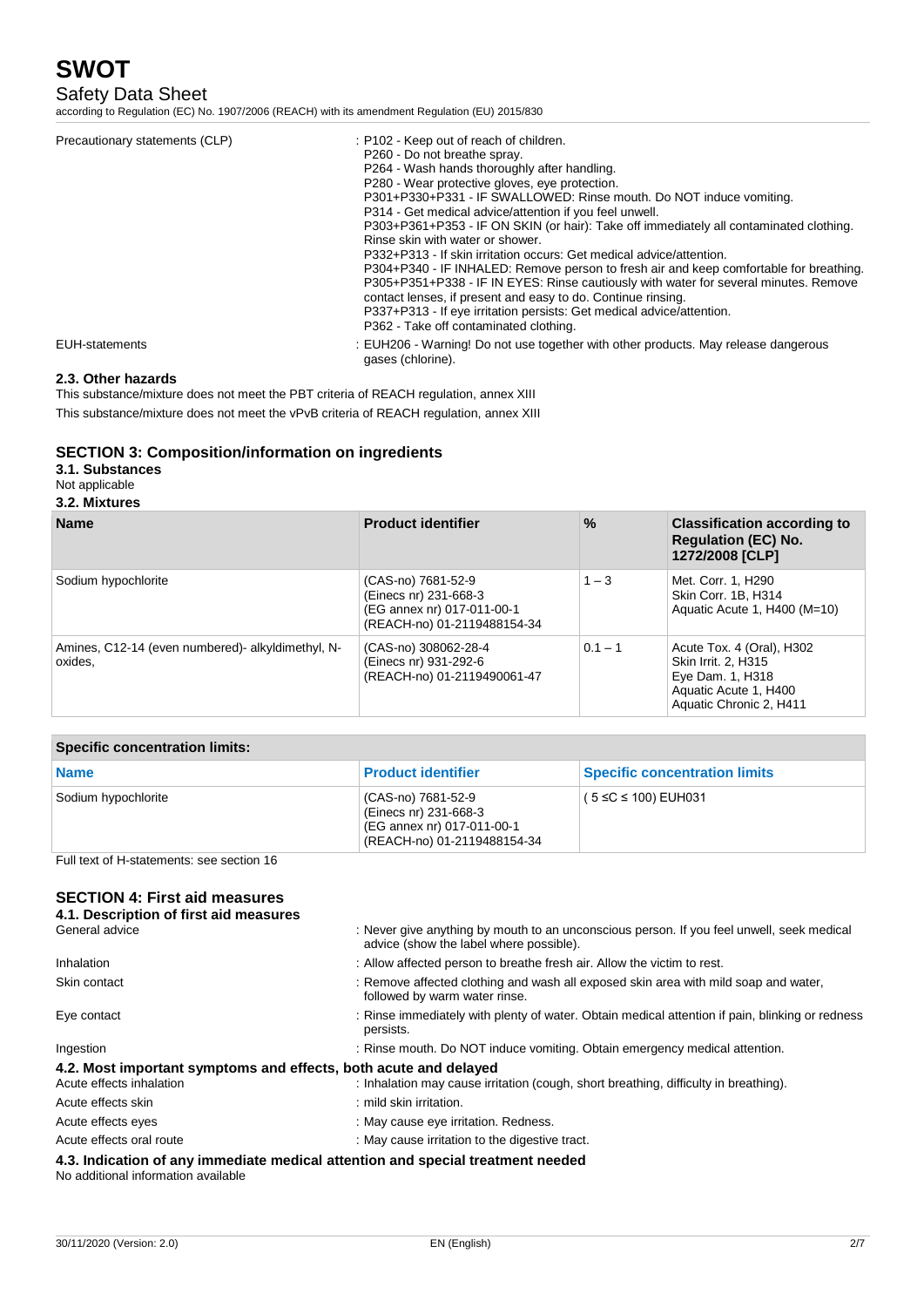## Safety Data Sheet

according to Regulation (EC) No. 1907/2006 (REACH) with its amendment Regulation (EU) 2015/830

| <b>SECTION 5: Firefighting measures</b><br>5.1. Extinguishing media<br>Suitable extinguishing media                                       | : Water.                                                                                                                                                                                               |  |
|-------------------------------------------------------------------------------------------------------------------------------------------|--------------------------------------------------------------------------------------------------------------------------------------------------------------------------------------------------------|--|
| 5.2. Special hazards arising from the substance or mixture<br>Hazardous decomposition products in case of fire                            | : Toxic fumes may be released.                                                                                                                                                                         |  |
| 5.3. Advice for firefighters<br>Firefighting instructions                                                                                 | : Use water spray or fog for cooling exposed containers. Exercise caution when fighting any<br>chemical fire. Prevent fire fighting water from entering the environment.                               |  |
| Protection during firefighting                                                                                                            | : Do not enter fire area without proper protective equipment, including respiratory protection.                                                                                                        |  |
| <b>SECTION 6: Accidental release measures</b><br>6.1. Personal precautions, protective equipment and emergency procedures                 |                                                                                                                                                                                                        |  |
| 6.1.1. For non-emergency personnel                                                                                                        |                                                                                                                                                                                                        |  |
| Emergency procedures                                                                                                                      | : Evacuate unnecessary personnel.                                                                                                                                                                      |  |
| 6.1.2. For emergency responders                                                                                                           |                                                                                                                                                                                                        |  |
| Protective equipment                                                                                                                      | : Equip cleanup crew with proper protection.                                                                                                                                                           |  |
| Emergency procedures                                                                                                                      | : Ventilate area.                                                                                                                                                                                      |  |
| 6.2. Environmental precautions<br>Prevent entry to sewers and public waters. Notify authorities if liquid enters sewers or public waters. |                                                                                                                                                                                                        |  |
| 6.3. Methods and material for containment and cleaning up                                                                                 |                                                                                                                                                                                                        |  |
| Methods for cleaning up                                                                                                                   | : Soak up spills with inert solids, such as clay or diatomaceous earth as soon as possible.<br>Collect spillage. Store away from other materials.                                                      |  |
| 6.4. Reference to other sections<br>See Heading 8. Exposure controls and personal protection.                                             |                                                                                                                                                                                                        |  |
| <b>SECTION 7: Handling and storage</b>                                                                                                    |                                                                                                                                                                                                        |  |
| 7.1. Precautions for safe handling<br>Precautions for safe handling                                                                       | : Wash hands and other exposed areas with mild soap and water before eating, drinking or<br>smoking and when leaving work. Provide good ventilation in process area to prevent<br>formation of vapour. |  |
| 7.2. Conditions for safe storage, including any incompatibilities<br>Storage conditions                                                   | : Keep only in the original container in a cool, well ventilated place. Keep container tightly<br>closed.                                                                                              |  |
| Incompatible products                                                                                                                     | : Strong acids.                                                                                                                                                                                        |  |
| Incompatible materials                                                                                                                    | : Direct sunlight.                                                                                                                                                                                     |  |
| Packaging materials                                                                                                                       | : polyethylene.                                                                                                                                                                                        |  |
| 7.3. Specific end use(s)<br>No additional information available                                                                           |                                                                                                                                                                                                        |  |
| <b>SECTION 8: Exposure controls/personal protection</b><br>8.1. Control parameters<br>No additional information available                 |                                                                                                                                                                                                        |  |
| 8.2. Exposure controls                                                                                                                    |                                                                                                                                                                                                        |  |
| Personal protective equipment:                                                                                                            |                                                                                                                                                                                                        |  |
| Avoid all unnecessary exposure.                                                                                                           |                                                                                                                                                                                                        |  |
| Hand protection:                                                                                                                          |                                                                                                                                                                                                        |  |
| Wear protective gloves.                                                                                                                   |                                                                                                                                                                                                        |  |
| Eye protection:                                                                                                                           |                                                                                                                                                                                                        |  |
| Chemical goggles or safety glasses                                                                                                        |                                                                                                                                                                                                        |  |
| <b>Other information:</b>                                                                                                                 |                                                                                                                                                                                                        |  |
| Do not eat, drink or smoke during use.                                                                                                    |                                                                                                                                                                                                        |  |
|                                                                                                                                           |                                                                                                                                                                                                        |  |

## **SECTION 9: Physical and chemical properties 9.1. Information on basic physical and chemical properties**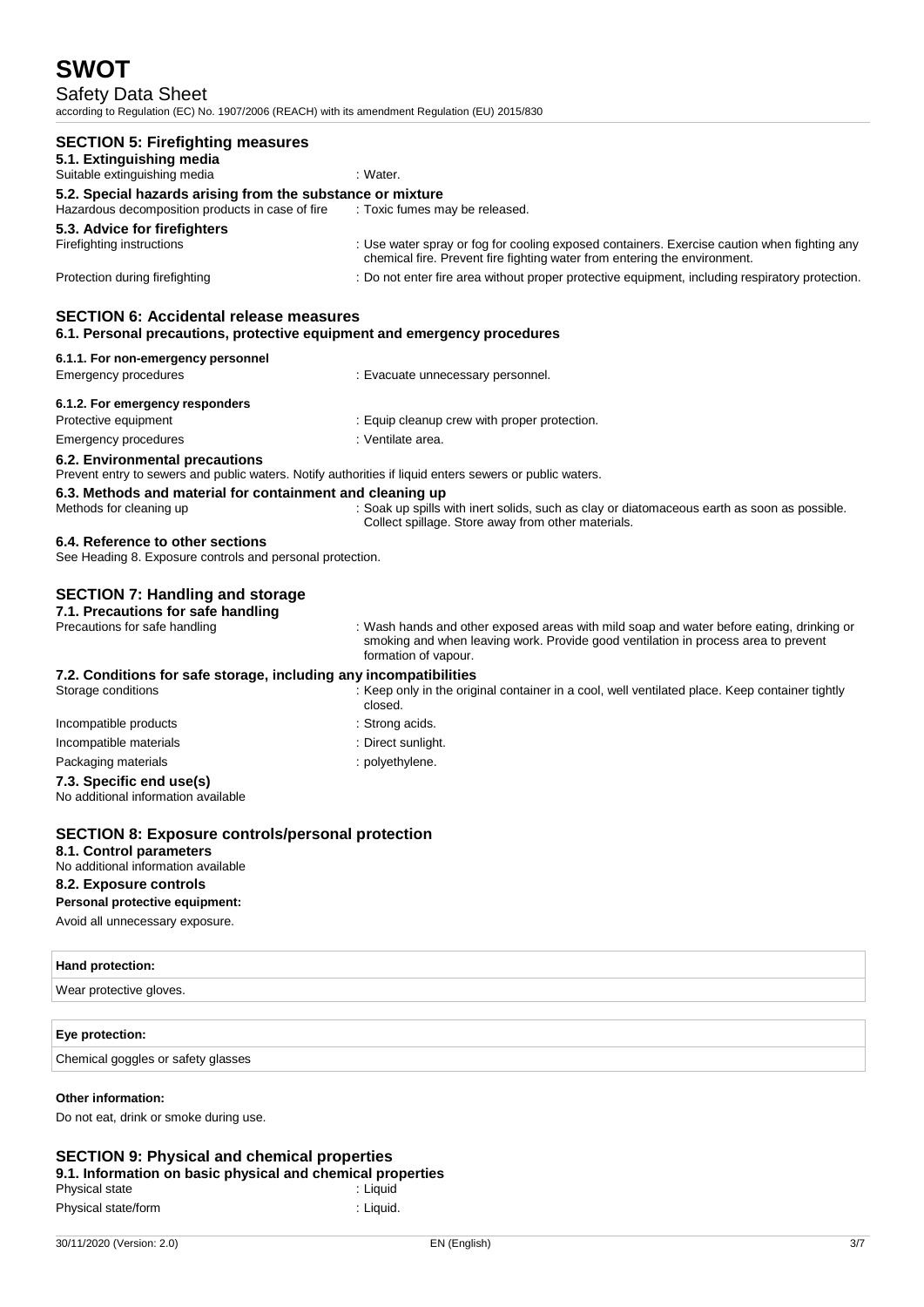## Safety Data Sheet

according to Regulation (EC) No. 1907/2006 (REACH) with its amendment Regulation (EU) 2015/830

| Colour                                     | : Colourless.       |
|--------------------------------------------|---------------------|
| Odour                                      | : Characteristic.   |
| Odour threshold                            | : No data available |
| рH                                         | : 12                |
| Relative evaporation rate (butylacetate=1) | : No data available |
| Melting point/range                        | : 0 °C              |
| Freezing point                             | : No data available |
| Boiling point/Boiling range                | : 100 $^{\circ}$ C  |
| Flash point                                | : No data available |
| Autoignition temperature                   | : No data available |
| Decomposition temperature                  | : No data available |
| Flammability (solid, gas)                  | : Non flammable.    |
| Vapour pressure                            | : No data available |
| Relative vapour density at 20 °C           | : No data available |
| Relative density                           | : $1.018$           |
| Solubility                                 | : Soluble in water. |
| Log Pow                                    | : No data available |
| Viscosity, kinematic                       | : No data available |
| Viscosity, dynamic                         | : No data available |
| <b>Explosive properties</b>                | : No data available |
| Oxidising properties                       | : No data available |
| <b>Explosive limits</b>                    | : No data available |
| 9.2. Other information                     |                     |
| VOC content                                | $: 0$ g/l           |

## **SECTION 10: Stability and reactivity**

**10.1. Reactivity** No additional information available **10.2. Chemical stability** No additional information available **10.3. Possibility of hazardous reactions** No additional information available **10.4. Conditions to avoid** Direct sunlight. Extremely high or low temperatures. **10.5. Incompatible materials** Acids. **10.6. Hazardous decomposition products** fume. Carbon monoxide. Carbon dioxide.

## **SECTION 11: Toxicological information**

| 11.1. Information on toxicological effects |                  |
|--------------------------------------------|------------------|
| Acute toxicity (oral)                      | : Not classified |
| Acute toxicity (dermal)                    | : Not classified |
| Acute toxicity (inhalation)                | : Not classified |

ATE CLP (oral) 600 mg/kg

## **Amines, C12-14 (even numbered)- alkyldimethyl, N-oxides, (308062-28-4)** LD50 oral rat 1064 mg/kg

| Sodium hypochlorite (7681-52-9)   |                                                 |     |
|-----------------------------------|-------------------------------------------------|-----|
| LD50 oral rat                     | > 2000 mg/kg                                    |     |
| LD50 dermal rabbit                | > 2000 mg/kg                                    |     |
| Skin corrosion/irritation         | : Causes severe skin burns.<br>pH: 12           |     |
| Serious eye damage/irritation     | : Assumed to cause serious eye damage<br>pH: 12 |     |
| Respiratory or skin sensitisation | : Not classified                                |     |
| 30/11/2020 (Version: 2.0)         | EN (English)                                    | 4/7 |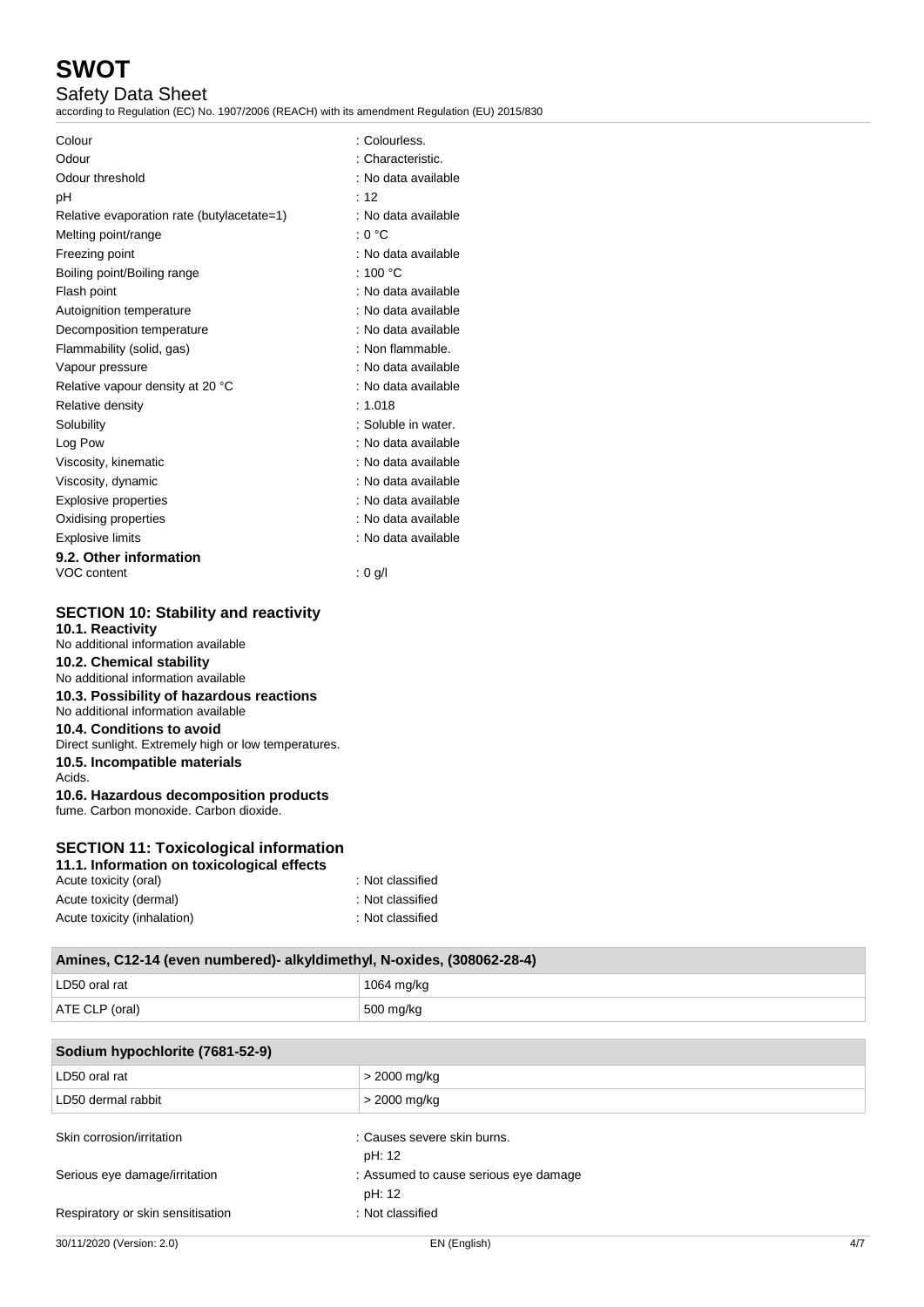## Safety Data Sheet

according to Regulation (EC) No. 1907/2006 (REACH) with its amendment Regulation (EU) 2015/830

| Additional information                                      | : Based on available data, the classification criteria are not met  |
|-------------------------------------------------------------|---------------------------------------------------------------------|
| Germ cell mutagenicity                                      | : Not classified                                                    |
| Additional information                                      | : Based on available data, the classification criteria are not met  |
| Carcinogenicity                                             | : Not classified                                                    |
| Additional information                                      | : Based on available data, the classification criteria are not met  |
| Reproductive toxicity                                       | : Not classified                                                    |
| Additional information                                      | : Based on available data, the classification criteria are not met  |
| STOT-single exposure                                        | : Not classified                                                    |
| Additional information                                      | : Based on available data, the classification criteria are not met  |
| STOT-repeated exposure                                      | : Not classified                                                    |
| Additional information                                      | : Based on available data, the classification criteria are not met  |
| Aspiration hazard                                           | : Not classified                                                    |
| Additional information                                      | : Based on available data, the classification criteria are not met  |
| Potential adverse human health effects and<br>symptoms      | : Based on available data, the classification criteria are not met. |
| <b>SECTION 12: Ecological information</b><br>12.1. Toxicity |                                                                     |
| Hazardous to the aquatic environment, short-term<br>(acute) | : Not classified                                                    |

Hazardous to the aquatic environment, long-term (chronic) : Not classified

| Amines, C12-14 (even numbered)- alkyldimethyl, N-oxides, (308062-28-4) |                     |  |
|------------------------------------------------------------------------|---------------------|--|
| LC50 fish 1                                                            | $2.67 \text{ mq/l}$ |  |
| EC50 Daphnia 1                                                         | $3.1 \text{ mg/l}$  |  |
| ErC50 (algae)                                                          | $0.143$ mg/l        |  |
| NOEC chronic algae                                                     | $0.067$ mg/l        |  |

| Sodium hypochlorite (7681-52-9)                               |                                                                                                                                                                                                                     |  |
|---------------------------------------------------------------|---------------------------------------------------------------------------------------------------------------------------------------------------------------------------------------------------------------------|--|
| LC50 fish 1                                                   | 0.06 mg/l (fresh water)                                                                                                                                                                                             |  |
| LC50 fish 2                                                   | 0.032 mg/l (marine water)                                                                                                                                                                                           |  |
| EC50 Daphnia 1                                                | 0.141 mg/l (Daphnia magna - fresh water)                                                                                                                                                                            |  |
| EC50 other aquatic organisms 1                                | 0.026 mg/l (Crassostrea virginica - marine water)                                                                                                                                                                   |  |
| 12.2. Persistence and degradability                           |                                                                                                                                                                                                                     |  |
| <b>SWOT</b>                                                   |                                                                                                                                                                                                                     |  |
| Persistence and degradability                                 | Biodegradable.                                                                                                                                                                                                      |  |
|                                                               |                                                                                                                                                                                                                     |  |
| Sodium hypochlorite (7681-52-9)                               |                                                                                                                                                                                                                     |  |
| Persistence and degradability                                 | Strong oxidizing agent. It will react with organic substances present in soil and sediments<br>and degrades rapidly to chloride. Sodium hypochlorite is substantially removed in<br>biological treatment processes. |  |
| 12.3. Bioaccumulative potential                               |                                                                                                                                                                                                                     |  |
| <b>SWOT</b>                                                   |                                                                                                                                                                                                                     |  |
| Bioaccumulative potential                                     | No bioaccumulation.                                                                                                                                                                                                 |  |
|                                                               |                                                                                                                                                                                                                     |  |
| Sodium hypochlorite (7681-52-9)                               |                                                                                                                                                                                                                     |  |
| Bioaccumulative potential                                     | Bioaccumulation unlikely.                                                                                                                                                                                           |  |
| 12.4. Mobility in soil<br>No additional information available |                                                                                                                                                                                                                     |  |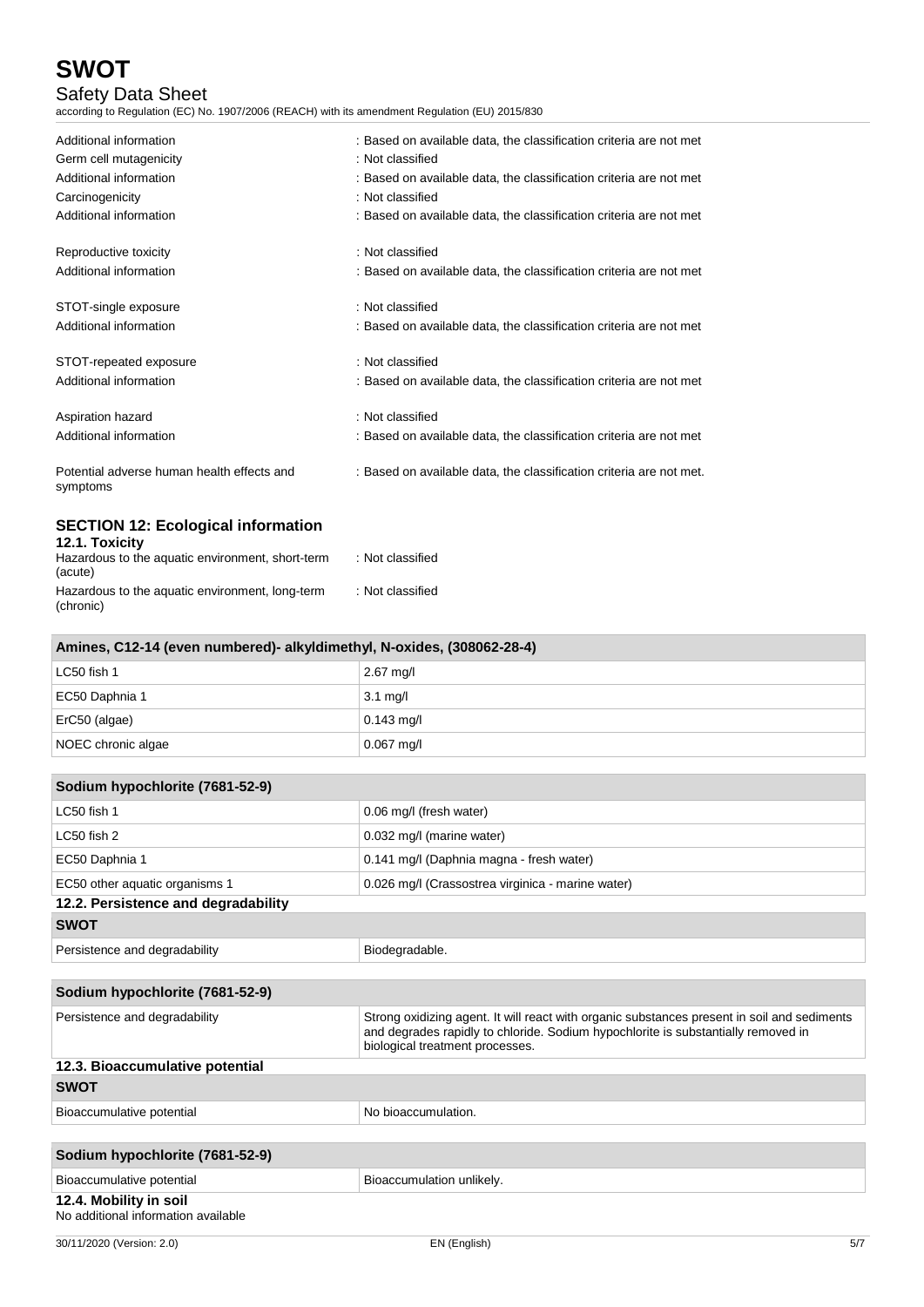## Safety Data Sheet

according to Regulation (EC) No. 1907/2006 (REACH) with its amendment Regulation (EU) 2015/830

#### **12.5. Results of PBT and vPvB assessment**

| <b>SWOT</b>                                                                            |
|----------------------------------------------------------------------------------------|
| This substance/mixture does not meet the PBT criteria of REACH regulation, annex XIII  |
| This substance/mixture does not meet the vPvB criteria of REACH regulation, annex XIII |
|                                                                                        |
| Component                                                                              |

| This substance/mixture does not meet the PBT criteria of REACH regulation, annex XIII<br>This substance/mixture does not meet the vPvB criteria of REACH regulation, annex XIII | 12.6. Other adverse effects                                               |  |
|---------------------------------------------------------------------------------------------------------------------------------------------------------------------------------|---------------------------------------------------------------------------|--|
|                                                                                                                                                                                 | Amines, C12-14 (even numbered) alkyldimethyl, N-<br>oxides, (308062-28-4) |  |

Additional information : Avoid release to the environment.

## **SECTION 13: Disposal considerations**

# **13.1. Waste treatment methods**<br>Product/Packaging disposal recommendations

: Dispose in a safe manner in accordance with local/national regulations.

Waste / unused products in the environment.

### **SECTION 14: Transport information**

In accordance with ADR / RID / IMDG / IATA / ADN

| <b>ADR</b>                             | <b>IMDG</b>   | <b>IATA</b>   |  |  |
|----------------------------------------|---------------|---------------|--|--|
| 14.1. UN number                        |               |               |  |  |
| Not regulated                          | Not regulated | Not regulated |  |  |
| 14.2. UN proper shipping name          |               |               |  |  |
| Not regulated                          | Not regulated | Not regulated |  |  |
| 14.3. Transport hazard class(es)       |               |               |  |  |
| Not regulated                          | Not regulated | Not regulated |  |  |
| 14.4. Packing group                    |               |               |  |  |
| Not regulated                          | Not regulated | Not regulated |  |  |
| <b>14.5. Environmental hazards</b>     |               |               |  |  |
| Not regulated                          | Not regulated | Not regulated |  |  |
| No supplementary information available |               |               |  |  |
| 14.6. Special precautions for user     |               |               |  |  |

**Overland transport**

Not regulated

**Transport by sea**

Not regulated

**Air transport**

Not regulated

**14.7. Transport in bulk according to Annex II of Marpol and the IBC Code** Not applicable

## **SECTION 15: Regulatory information**

**15.1. Safety, health and environmental regulations/legislation specific for the substance or mixture**

### **15.1.1. EU-Regulations**

Contains no REACH substances with Annex XVII restrictions

Contains no substance on the REACH candidate list

Contains no REACH Annex XIV substances

Contains no substance subject to Regulation (EU) No 649/2012 of the European Parliament and of the Council of 4 July 2012 concerning the export and import of hazardous chemicals.

Contains no substance subject to Regulation (EU) No 2019/1021 of the European Parliament and of the Council of 20 June 2019 on persistent organic pollutants

| VOC content | : 0 g/l |
|-------------|---------|
|-------------|---------|